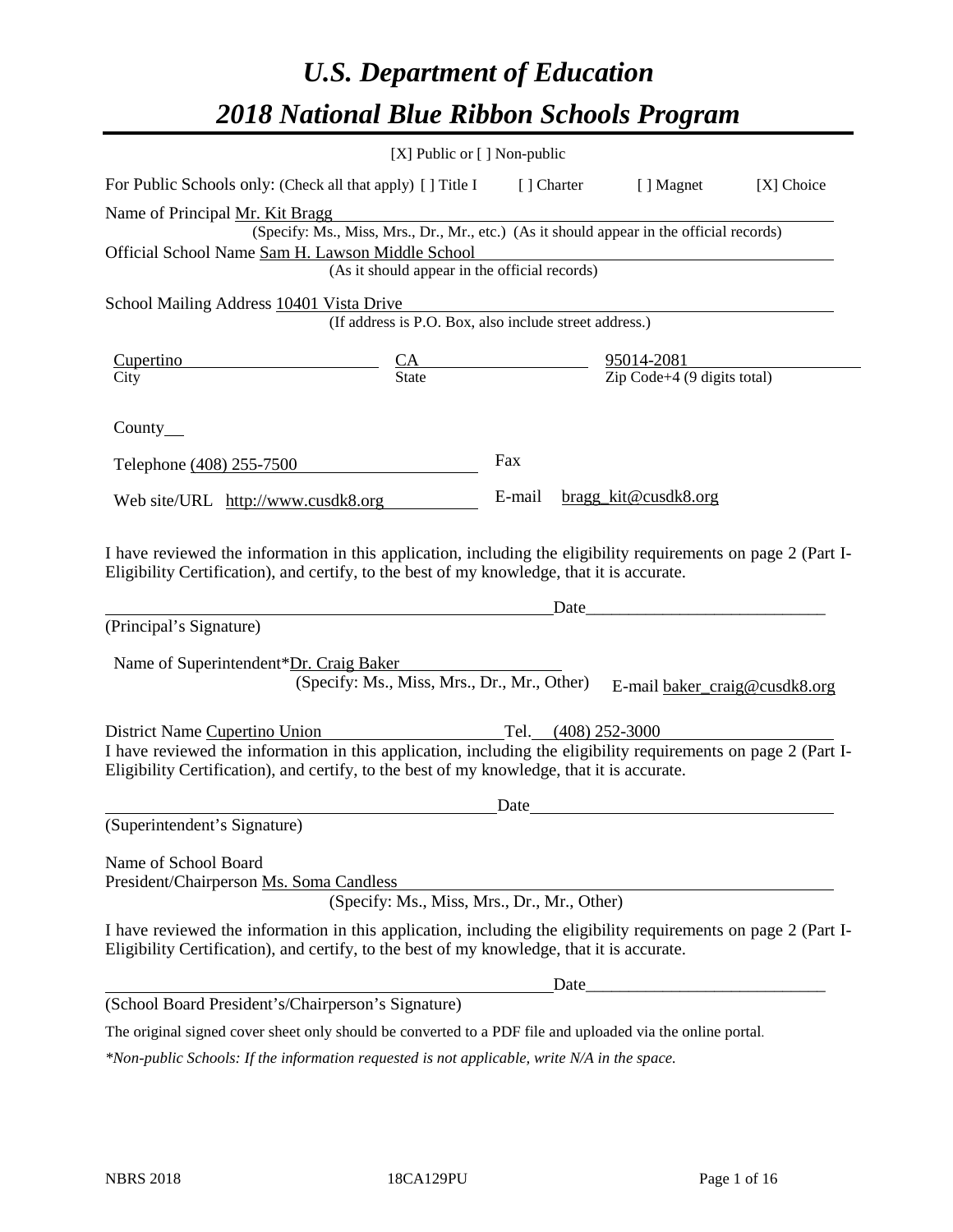The signatures on the first page of this application (cover page) certify that each of the statements below, concerning the school's eligibility and compliance with U.S. Department of Education and National Blue Ribbon Schools requirements, are true and correct.

- 1. The school configuration includes one or more of grades K-12. (Schools on the same campus with one principal, even a K-12 school, must apply as an entire school.)
- 2. All nominated public schools must meet the state's performance targets in reading (or English language arts) and mathematics and other academic indicators (i.e., attendance rate and graduation rate), for the all students group and all subgroups, including having participation rates of at least 95 percent using the most recent accountability results available for nomination.
- 3. To meet final eligibility, all nominated public schools must be certified by states prior to September 2018 in order to meet all eligibility requirements. Any status appeals must be resolved at least two weeks before the awards ceremony for the school to receive the award.
- 4. If the school includes grades 7 or higher, the school must have foreign language as a part of its curriculum.
- 5. The school has been in existence for five full years, that is, from at least September 2012 and each tested grade must have been part of the school for the past three years.
- 6. The nominated school has not received the National Blue Ribbon Schools award in the past five years: 2013, 2014, 2015, 2016, or 2017.
- 7. The nominated school has no history of testing irregularities, nor have charges of irregularities been brought against the school at the time of nomination. The U.S. Department of Education reserves the right to disqualify a school's application and/or rescind a school's award if irregularities are later discovered and proven by the state.
- 8. The nominated school has not been identified by the state as "persistently dangerous" within the last two years.
- 9. The nominated school or district is not refusing Office of Civil Rights (OCR) access to information necessary to investigate a civil rights complaint or to conduct a district-wide compliance review.
- 10. The OCR has not issued a violation letter of findings to the school district concluding that the nominated school or the district as a whole has violated one or more of the civil rights statutes. A violation letter of findings will not be considered outstanding if OCR has accepted a corrective action plan from the district to remedy the violation.
- 11. The U.S. Department of Justice does not have a pending suit alleging that the nominated school or the school district as a whole has violated one or more of the civil rights statutes or the Constitution's equal protection clause.
- 12. There are no findings of violations of the Individuals with Disabilities Education Act in a U.S. Department of Education monitoring report that apply to the school or school district in question; or if there are such findings, the state or district has corrected, or agreed to correct, the findings.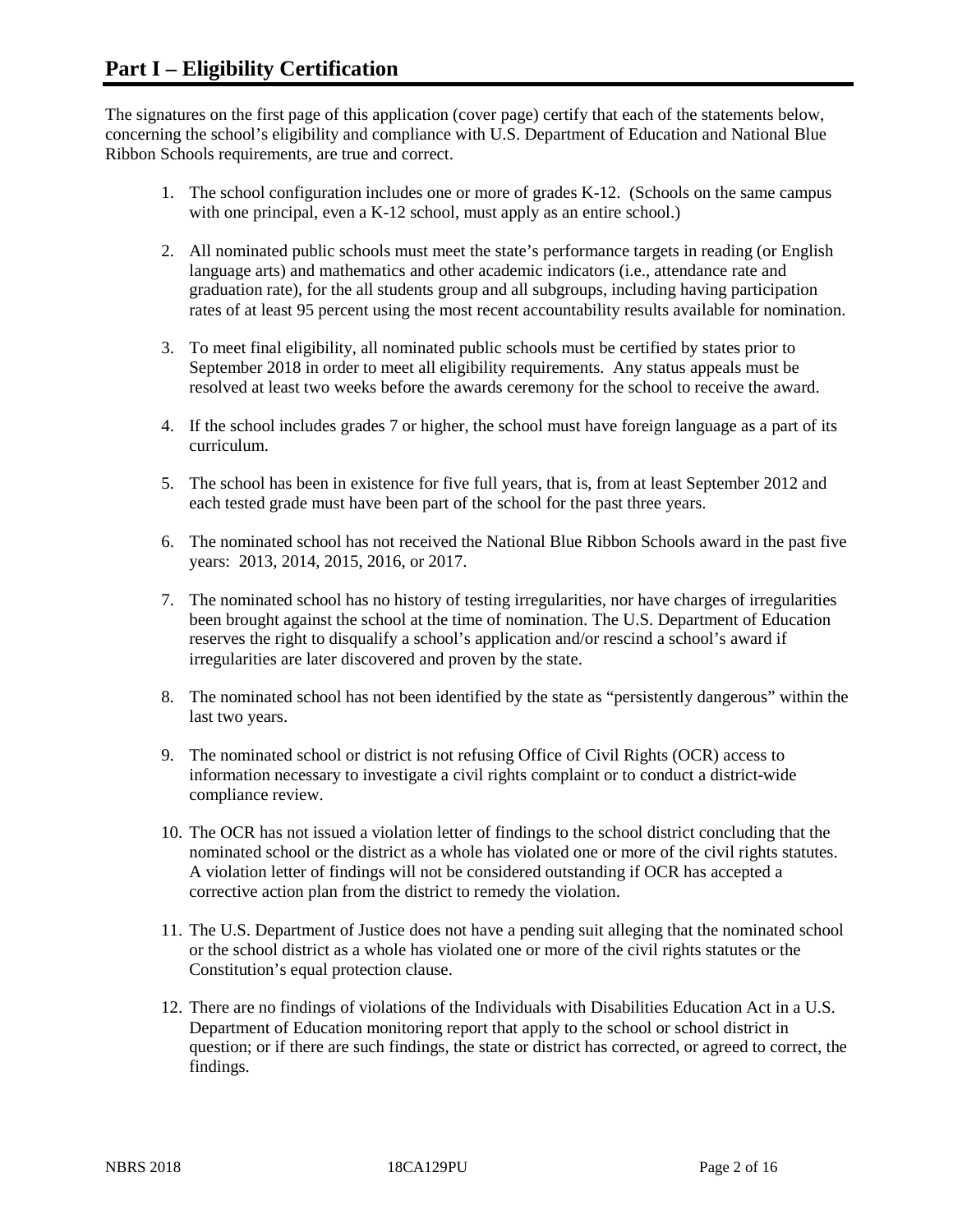# **PART II - DEMOGRAPHIC DATA**

#### **Data should be provided for the most recent school year (2017-2018) unless otherwise stated.**

#### **DISTRICT**

1. Number of schools in the district  $20$  Elementary schools (includes K-8) (per district designation): 5 Middle/Junior high schools  $\underline{0}$  High schools 0 K-12 schools

25 TOTAL

**SCHOOL** (To be completed by all schools)

2. Category that best describes the area where the school is located:

[] Urban or large central city [X] Suburban [] Rural or small city/town

3. Number of students as of October 1, 2017 enrolled at each grade level or its equivalent in applying school:

| Grade                           | # of         | # of Females | <b>Grade Total</b> |
|---------------------------------|--------------|--------------|--------------------|
|                                 | <b>Males</b> |              |                    |
| <b>PreK</b>                     | 0            | 0            | 0                  |
| K                               | 0            | 0            | 0                  |
| 1                               | 0            | 0            | 0                  |
| $\overline{2}$                  | 0            | 0            | 0                  |
| 3                               | 0            | 0            | $\mathbf{\Omega}$  |
| 4                               | 0            | 0            | $\mathbf{\Omega}$  |
| 5                               | 0            | 0            | 0                  |
| 6                               | 196          | 180          | 376                |
| 7                               | 217          | 189          | 406                |
| 8                               | 216          | 225          | 441                |
| 9                               | 0            | 0            | 0                  |
| 10                              | 0            | 0            | 0                  |
| 11                              | 0            | 0            | 0                  |
| 12 or higher                    | 0            | $\Omega$     | 0                  |
| <b>Total</b><br><b>Students</b> | 629          | 594          | 1223               |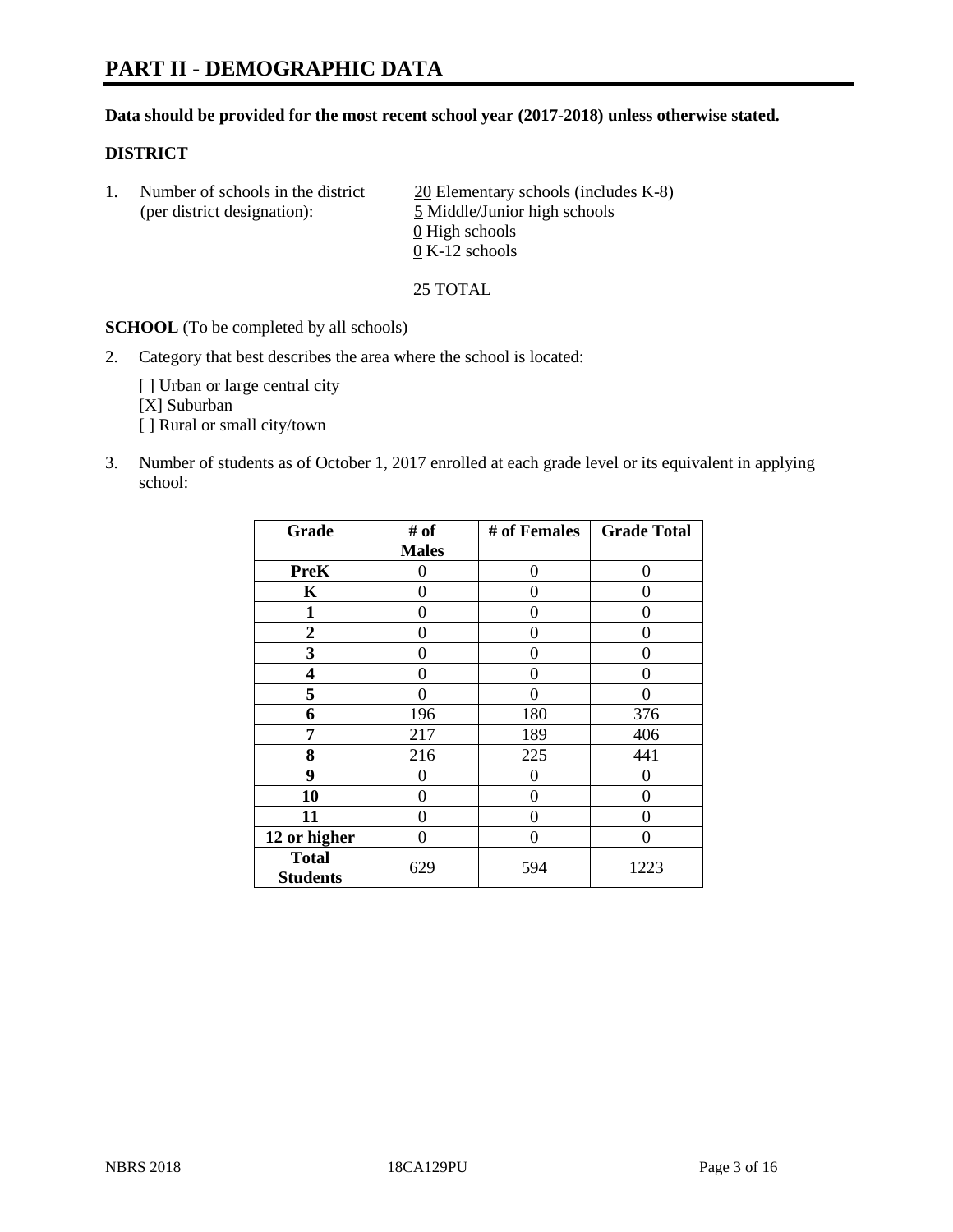the school: 87 % Asian

4. Racial/ethnic composition of  $\qquad \qquad \underline{0}$  % American Indian or Alaska Native 0 % Black or African American 3 % Hispanic or Latino 0 % Native Hawaiian or Other Pacific Islander 8 % White

- 2 % Two or more races
	- **100 % Total**

(Only these seven standard categories should be used to report the racial/ethnic composition of your school. The Final Guidance on Maintaining, Collecting, and Reporting Racial and Ethnic Data to the U.S. Department of Education published in the October 19, 2007 *Federal Register* provides definitions for each of the seven categories.)

5. Student turnover, or mobility rate, during the 2016 – 2017 school year: 7%

If the mobility rate is above 15%, please explain.

This rate should be calculated using the grid below. The answer to (6) is the mobility rate.

| <b>Steps For Determining Mobility Rate</b>         | Answer |
|----------------------------------------------------|--------|
| (1) Number of students who transferred to          |        |
| the school after October 1, 2016 until the         | 36     |
| end of the 2016-2017 school year                   |        |
| (2) Number of students who transferred             |        |
| <i>from</i> the school after October 1, 2016 until | 61     |
| the end of the 2016-2017 school year               |        |
| (3) Total of all transferred students [sum of      | 97     |
| rows $(1)$ and $(2)$ ]                             |        |
| (4) Total number of students in the school as      |        |
| of October 1, 2016                                 | 1336   |
| (5) Total transferred students in row (3)          | 0.07   |
| divided by total students in row (4)               |        |
| $(6)$ Amount in row $(5)$ multiplied by 100        |        |

6. English Language Learners (ELL) in the school:  $7\%$ 

81 Total number ELL

Specify each non-English language represented in the school (separate languages by commas): Spanish, Vietnamese, Cantonese, Korean, Filipino, Portuguese, Mandarin, Japanese, Arabic, Armenian, Farsi, French, German, Hindi, Punjabi, Russian, Thai, Turkish, Urdu, Ukrainian, Pashto, Gujarati, Taiwanese, Serbo-Croatian, Bengali, Telugu,, Tamil, Marathi, Kannada

7. Students eligible for free/reduced-priced meals: 16 % Total number students who qualify: 196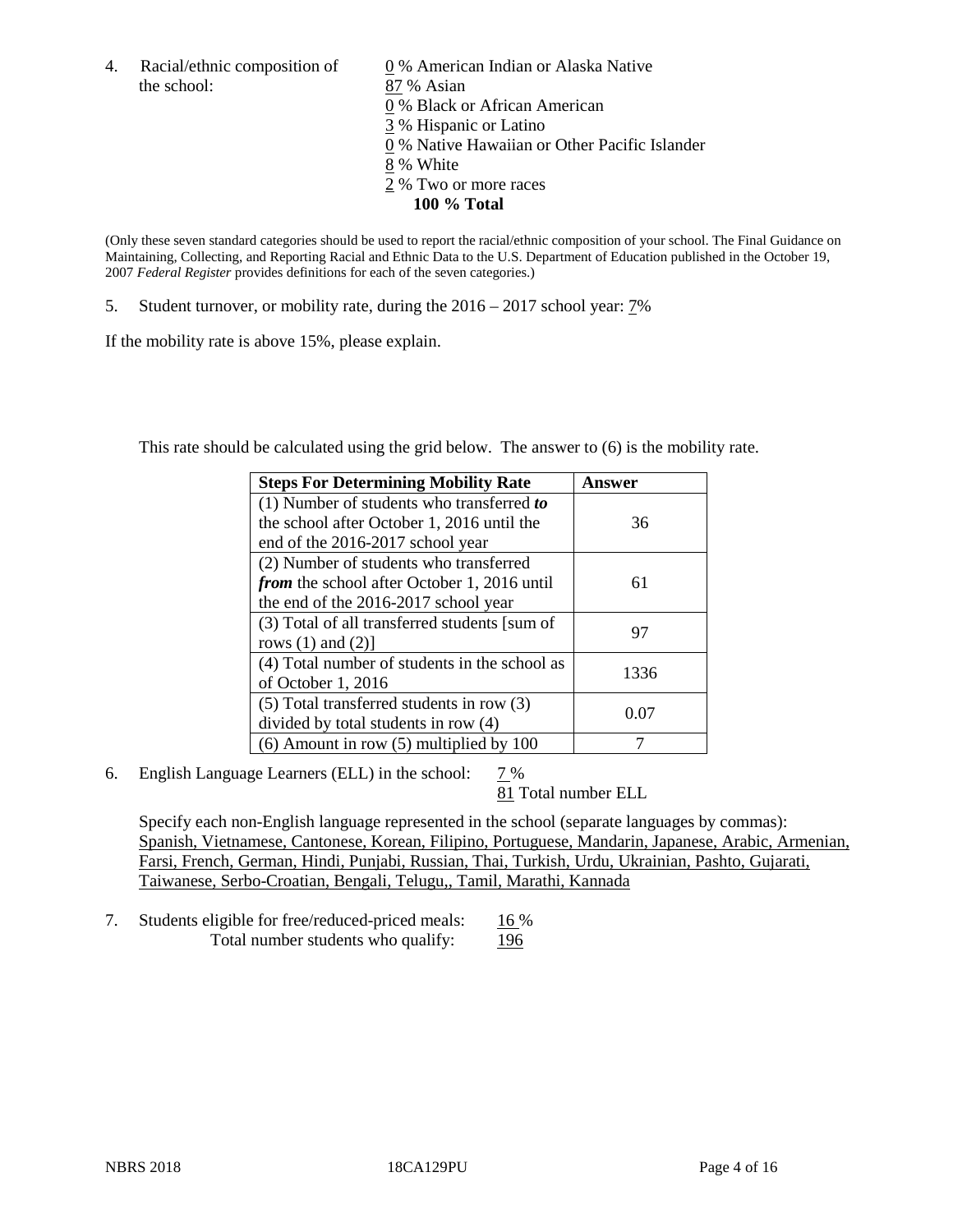93 Total number of students served

Indicate below the number of students with disabilities according to conditions designated in the Individuals with Disabilities Education Act. Do not add additional conditions. It is possible that students may be classified in more than one condition.

| 23 Autism                 | 1 Multiple Disabilities                 |
|---------------------------|-----------------------------------------|
| 2 Deafness                | 0 Orthopedic Impairment                 |
| 0 Deaf-Blindness          | 14 Other Health Impaired                |
| 0 Developmentally Delayed | 20 Specific Learning Disability         |
| 0 Emotional Disturbance   | 24 Speech or Language Impairment        |
| 0 Hearing Impairment      | 1 Traumatic Brain Injury                |
| 4 Intellectual Disability | 4 Visual Impairment Including Blindness |

- 9. Number of years the principal has been in her/his position at this school:  $2$
- 10. Use Full-Time Equivalents (FTEs), rounded to nearest whole numeral, to indicate the number of school staff in each of the categories below:

|                                                                                                                                                                                                                                | <b>Number of Staff</b>      |
|--------------------------------------------------------------------------------------------------------------------------------------------------------------------------------------------------------------------------------|-----------------------------|
| Administrators                                                                                                                                                                                                                 | $\mathcal{D}_{\mathcal{L}}$ |
| Classroom teachers including those<br>teaching high school specialty<br>subjects, e.g., third grade teacher,<br>history teacher, algebra teacher.                                                                              | 54                          |
| Resource teachers/specialists/coaches<br>e.g., reading specialist, science coach,<br>special education teacher, technology<br>specialist, art teacher, etc.                                                                    | 8                           |
| Paraprofessionals under the<br>supervision of a professional<br>supporting single, group, or classroom<br>students.                                                                                                            | 25                          |
| Student support personnel<br>e.g., guidance counselors, behavior<br>interventionists, mental/physical<br>health service providers,<br>psychologists, family engagement<br>liaisons, career/college attainment<br>coaches, etc. | 8                           |

11. Average student-classroom teacher ratio, that is, the number of students in the school divided by the FTE of classroom teachers, e.g., 22:1 25:1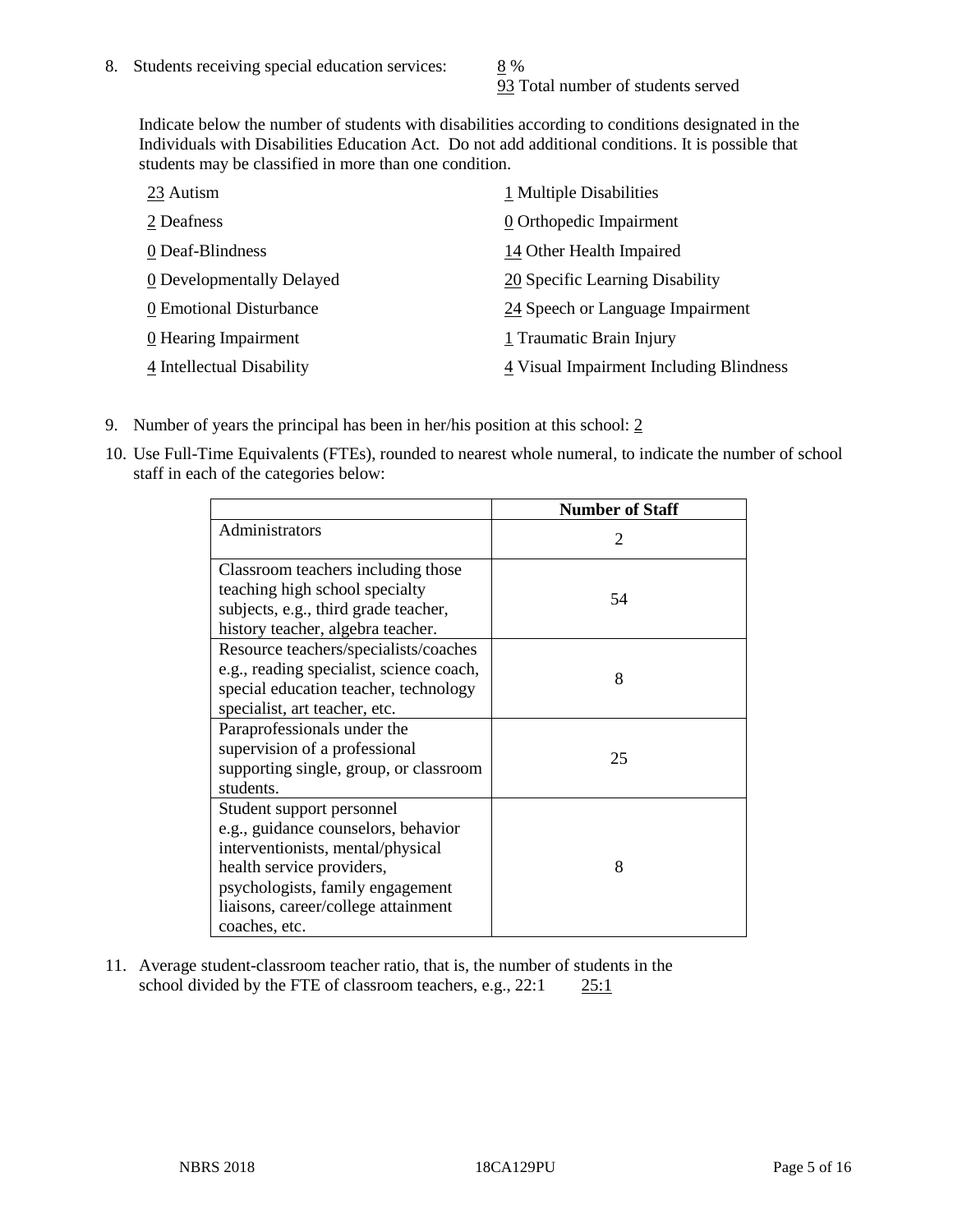12. Show daily student attendance rates. Only high schools need to supply yearly graduation rates.

| <b>Required Information</b> | 2016-2017 | 2015-2016 | 2014-2015 | 2013-2014 | 2012-2013 |
|-----------------------------|-----------|-----------|-----------|-----------|-----------|
| Daily student attendance    | 98%       | 98%       | 98%       | 98%       | 98%       |
| High school graduation rate | 0%        | 0%        | 0%        | 9%        | 0%        |

#### 13. **For high schools only, that is, schools ending in grade 12 or higher.**

Show percentages to indicate the post-secondary status of students who graduated in Spring 2017.

| <b>Post-Secondary Status</b>                  |    |
|-----------------------------------------------|----|
| Graduating class size                         |    |
| Enrolled in a 4-year college or university    | 0% |
| Enrolled in a community college               | 0% |
| Enrolled in career/technical training program | 0% |
| Found employment                              | 0% |
| Joined the military or other public service   | 0% |
| Other                                         | ገ% |

14. Indicate whether your school has previously received a National Blue Ribbon Schools award. Yes No X

If yes, select the year in which your school received the award.

15. In a couple of sentences, provide the school's mission or vision statement.

Lawson Middle School is committed to providing a welcoming, student-centered learning environment where we strive to meet the diverse needs of our entire student body. We foster positive relationships throughout our learning community built upon respect, collaboration, perseverance, compassion, and humor. We encourage students to be innovative thinkers and problem solvers in order to contribute positively in the global community.

16. **For public schools only**, if the school is a magnet, charter, or choice school, explain how students are chosen to attend.

We are a public school and follow district established attendance zones by home address.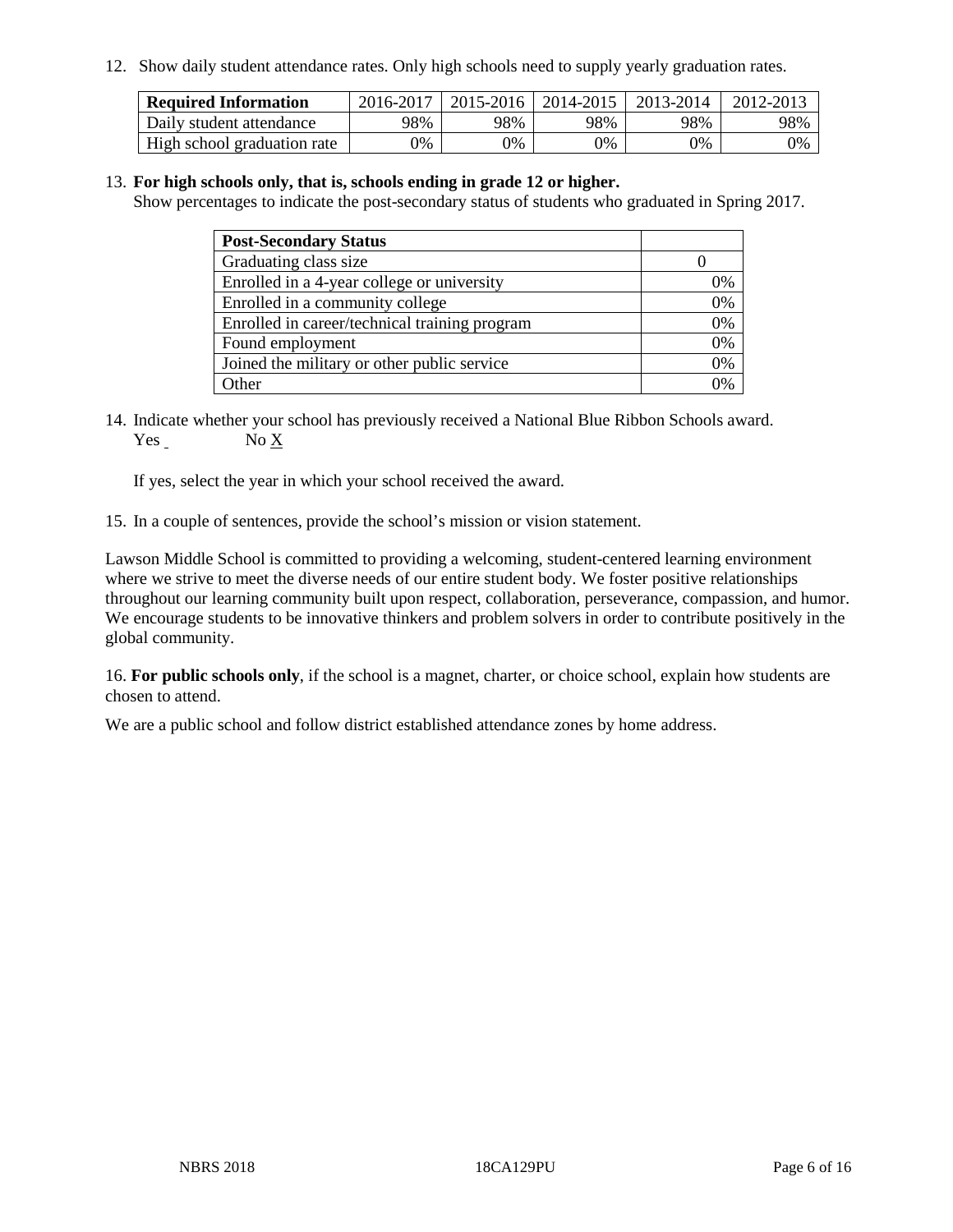# **PART III – SUMMARY**

Lawson Middle School opened as the fifth middle school to join the Cupertino Union School District twelve years ago at a time when district-wide enrollment was expanding. Few opportunities exist in education as the innovation and visioning that can come with opening a new school. Highly compassionate teachers were recruited in order to achieve high levels of emotional and social support. The high academic performance of our students rests heavily on strong family and cultural values, coupled with a rigorous academic program. We place a strong emphasis on the social and emotional support of our students.

The school was built around a program that supports connections amongst students, staff, and parents. We build our master schedule to ensure students are housed in smaller groups with fewer teachers and classes to navigate. Staff members coordinate calendars, projects, and assessment dates in order to scaffold the acquisition of time and task management. Two full time academic counselors are available to students. Students may submit a counseling slip for themselves or a friend at any time and someone will respond immediately. Counselors role in the intervention process is critical. We use shared documents to collaborate with teachers to introduce intervention, track data, and monitor subgroups like special education students and English language learners. Each Wednesday we conduct a two-hour staff meeting, where we ensure no more than thirty minutes are set aside for nuts and bolts, so the rest of the time can be dedicated to checking in on student needs and interventions. In the classroom, students may receive direct support from one of our paraprofessionals, while also receiving differentiated instruction from the teacher. Should a student continue to struggle, they are referred to our Intervention Strategies Team. This team includes administration, counseling, speech and language pathologist, resource and Special Day Classroom (SDC) teachers, therapists, and school psychologist. This meeting affords another opportunity to exhaust any and all tier-one interventions. Our ability to collaborate quickly and efficiently has maintained a high rate of success for our students both academically and emotionally.

One of our hallmark programs that fosters a smooth transition to middle school is WEB, which stands for "Where Everybody Belongs". From the time our students enter as sixth graders, they are greeted by staff members and eighth grade peers ready to support the transition to middle school. WEB is a middle school orientation and transition program that welcomes 6th graders and makes them feel comfortable throughout the first year of their middle school experience. Built on the belief that students can help students succeed, the program trains mentors from our 8th grade class to be WEB Leaders. As positive role models, WEB Leaders are mentors and student leaders, who guide the 6th graders to discover what it takes to be successful during the transition to middle school and help facilitate 6th grade success.

Positive personal identity is critical to the success of all middle school students. We very much want students to experiment with all types of academic and non-academic activities in a low-risk environment. We offer a robust electives program including a traditional arts wheel (woodshop, cooking, art), band, orchestra, choir, foreign language, student leadership, coding and web design, and video production. We also have student-led clubs ranging from Nature Club to Chess Club to even Future Business Leaders of America. Students can choose to participate in Speech and Debate, Math Olympiads, Science Olympiads, Arts and Crafts Club, and even Karaoke Club. Experiences in electives and clubs often lead students to more dedicated and systemic choices in high school, which in turn ultimately influences college and career pathways.

We are also deeply proud of the way we involve our parents in the community. Many of our after-school activities attempt to connect our student population with the greater community, and in some cases, the world. Last year we hosted our first ever Multicultural Day. Students selected which countries would be represented, then formed planning teams under the guidance of parent volunteers. Each country was asked to include a food sample, traditional craft, music playlist, and dance or ritual. As our student population navigated each country, they filled out a passport to learn about the various countries. Inspired by Multicultural Day, we reimagined a traditional Math Night for students to include parents. Our goal was to focus on the application of mathematics with complex word problems, puzzles, proofs, and mathematical tasks. Parents had to solve complex problems alongside students without relying on traditional algorithms, so as to better understand the shift to Common Core Mathematics. It was fun to watch the parents struggle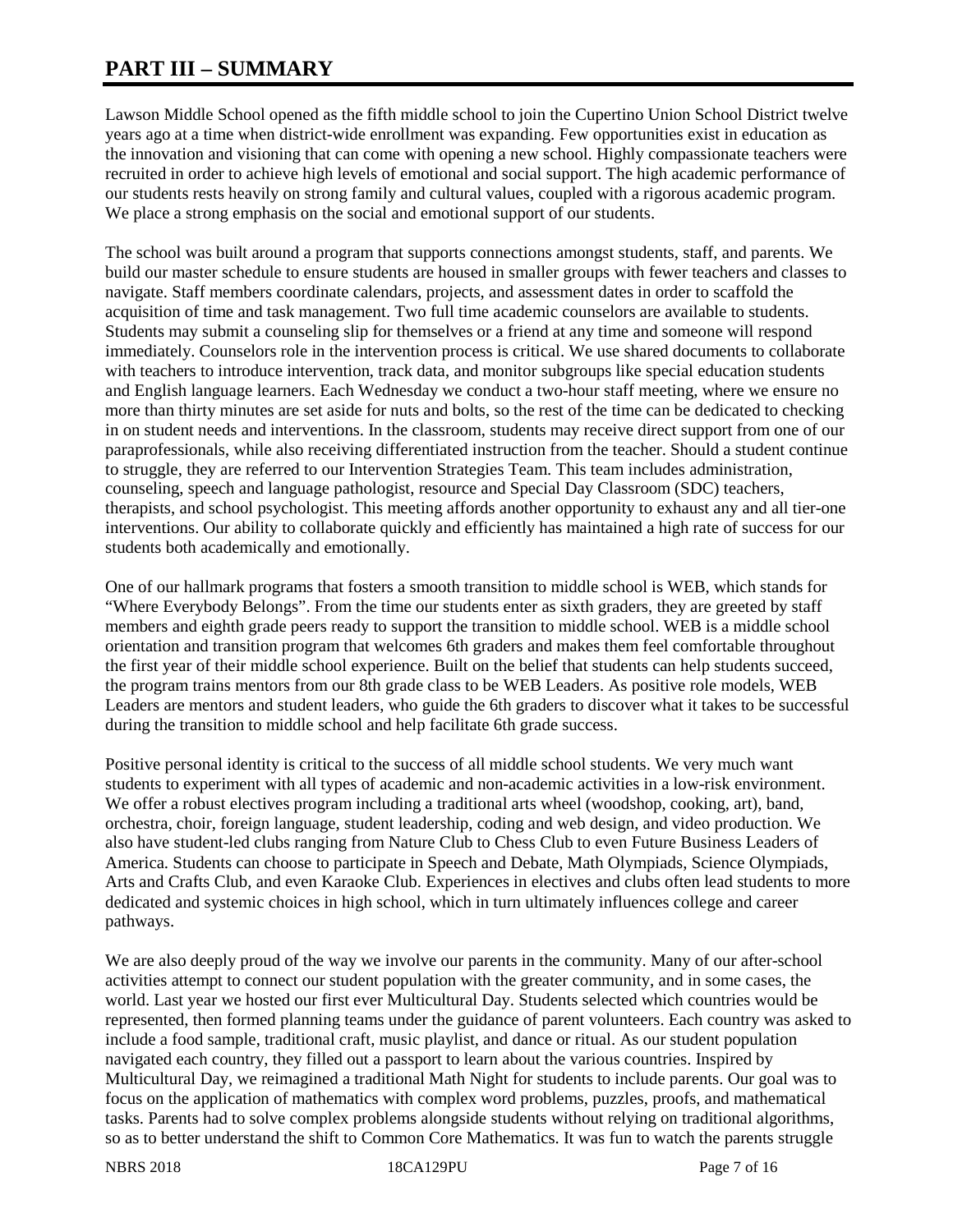with application of some of the more complex concepts.

The partnership with our staff, students, and parents has created a truly child-centered philosophy of education that strongly supports the academic, social and emotional success of every student at Lawson.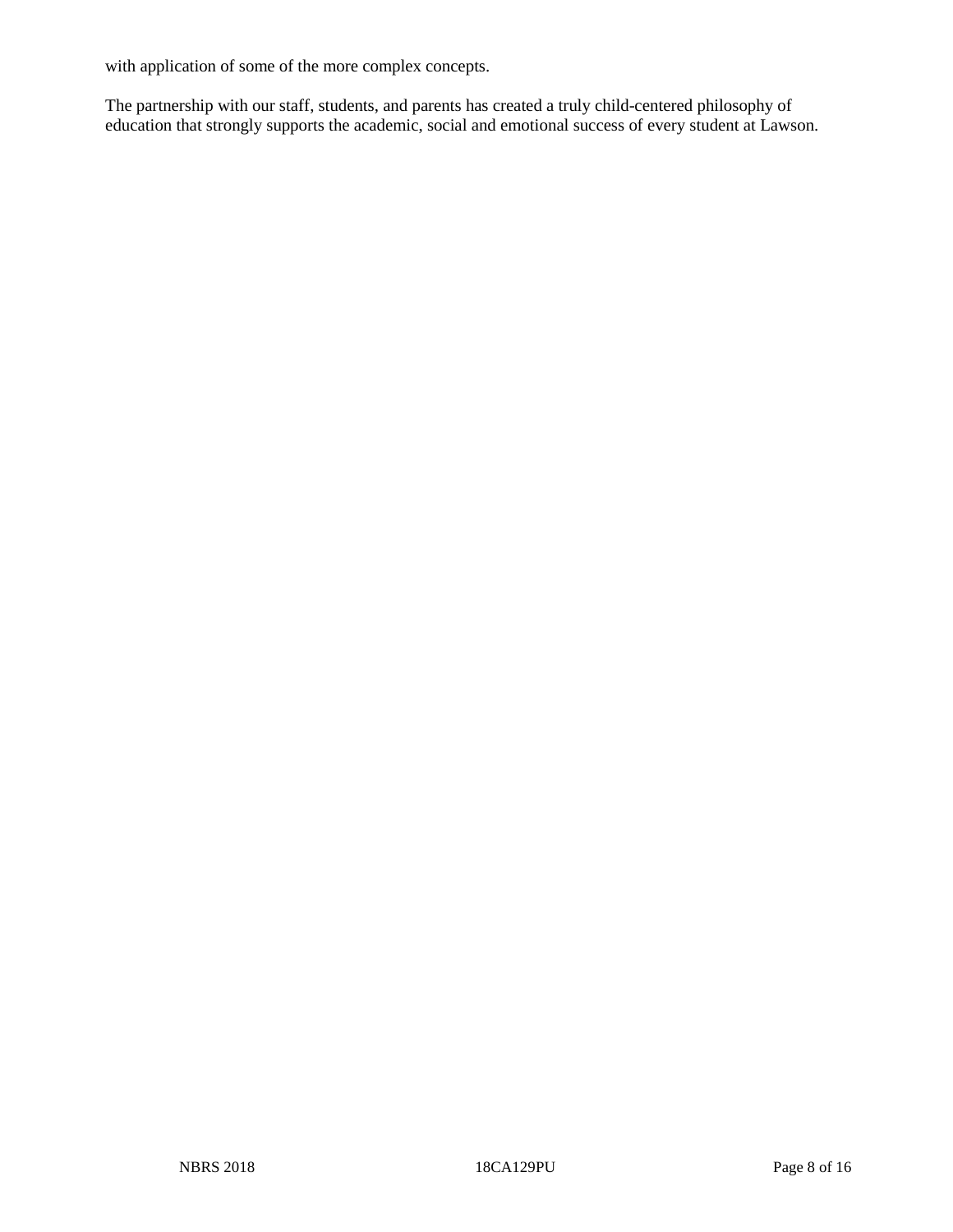# **1. Core Curriculum:**

This section is best prefaced by the fact our school has integrated a one-to-one model of technology integration over a six-year period, utilizing the iPad as the primary device assigned to each child. Professional development (PD) has been framed against the SAMR Model for the purpose of ensuring technology use is meaningful and transformative.

# Reading / English Language Arts:

Our reading and writing program utilizes the Lucy Calkins Units of Study writing curriculum and the Inquiry By Design (IBD) curriculum. Both sets of materials are based on a workshop model, minimizing direct instruction and emphasizing student collaboration and individual growth, with the teacher playing the primary role of facilitator of learning. The direct instruction that does occur is extremely targeted in its approach. The bulk of time is spent gathering, summarizing, and synthesizing new information for the purpose of demonstrating understanding. Products to demonstrate understanding include written essays, digital projects, speeches, and portfolios. The following are examples culled from teachers. Students utilize an interactive clipboard with post-its, where students can write and organize thoughts on a topic as well as add resources to substantiate their claims. Students are writing mentors to a 4th grade class at another school. The 4th graders share writing pieces and students give targeted feedback. Students also create teaching point lessons customized for their 4th grader. Students film each other performing a skill, and using the app Explain Everything, break down the skill in the video to critique and self evaluate their own process. They then set goals to practice, and re-film at the end of the unit to see if there is any improvement.

## Mathematics:

Teachers utilize College Preparatory Mathematics (CPM) for daily instruction. CPM is a research-based and Common Core-aligned curriculum, building upon 25 years developing problem-based, student-centered materials embedding the mathematical practices within lessons focused on big ideas and mathematical connections. Included in the textbooks are appendices and digital tools designed to help teachers and students with standards that might otherwise be missed or require supplementing in the transition to the CCSS grade level standards. An emphasis is placed on the development of conceptual understanding and the relationships in mathematics prior to introducing the algorithm, such that students understand mathematics in ways that provide for greater application rather than simple computation. The following are examples culled from teachers. Students create an annotated video explaining and demonstrating their understand of a math concept (e.g. proportional relationships). Students design a house using GeoGebra software where they demonstrate understanding of complex translations, rotations, dilations and reflections. Students watch a video about a DJ's profitability in relation to linear equations. Next, they work on a Desmos Picture activity where they create graphs, tables, and manipulate the pictures to hang perfectly on a wall (extension of linear equations). Next, students relate that to figures, graphs, tables, and linear equations while doing a pattern analysis. Students create a video to explain how to find the 100th figure in the pattern and post it on Padlet.

#### Science:

We began the transition to Next Generation Science Standards with a more inquiry-based approach to science, relying less on a traditional textbook, and more on exploratory labs coupled with learning about best practices in research. We are beginning the process to identify curriculum district-wide more suitable to an inquiry-based curriculum. We will be piloting materials in the 2018-2019 school year. The following are examples of daily classroom learning activities. Students record video for lab data/documentation for review and analysis. Students use interactive science websites to learn about various topics. Most recently they used Inside Earth Interactive where students could compare the layers of the earth to their milky way lab. Milky way lab demonstrates different layers that cannot be seen by the naked eye under the crust. Students create a balloon car, race the cars in class, video the race, and explain how Newton's laws are shown in the cars they made.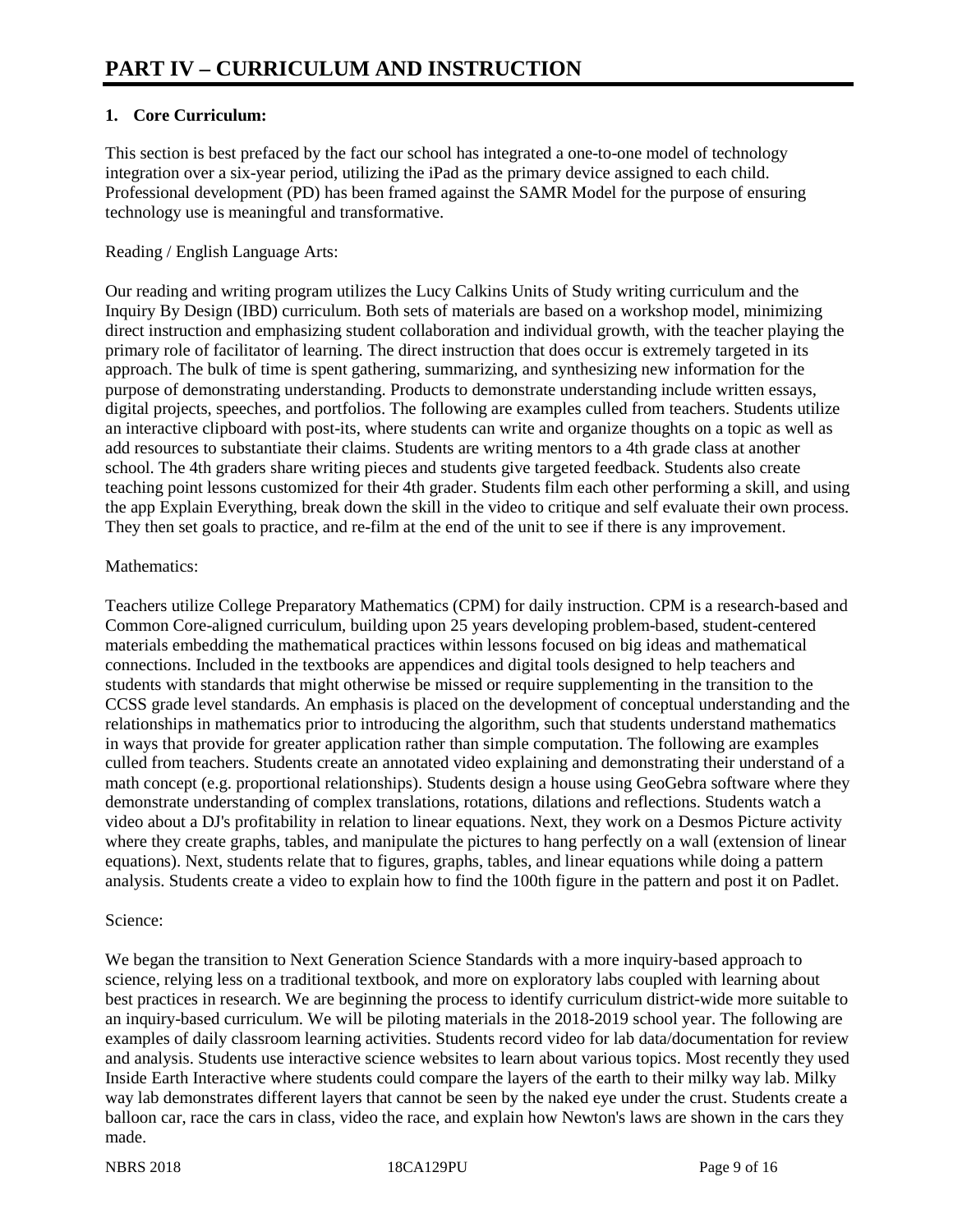# Social Studies:

Our social studies curriculum outlines three significant historical periods. Sixth grade students learn relevant content encompassing ancient civilizations. Seventh grade students learn content from Medieval and Early Modern Times. Eighth grade students focus on United States history. Layered over content, students develop important skills in the areas of spatial and chronological thinking, research, evidence, point of view, and historical interpretation. The same writing standards accountable to our language arts classes are in place as standards for excellence in our history classes when students write to demonstrate understanding. The following are examples of daily classroom learning activities. Students create an animation that demonstrates understanding of a government process. Students compile research to answer their own questions regarding the French Revolution. After which, they present their findings through a multi-media platform. Throughout this process the teacher is performing check-ins through Google Docs to chat with each group in and out of school to provide feedback and performance improvement. Students create video documentaries, including whiteboard explainer videos, skits with green screen, and Explain Everything style videos with relevant images and voice-over recordings explaining concepts.

From these examples, one can conclude a strong emphasis has been placed on inquiry and investigation across all content areas. In particular, our use of technology provides a tremendous amount of choice and voice in how students represent their thinking and understanding.

## **2. Other Curriculum Areas:**

As previously shared, our school adopted high ratios of access to student technology devices. We have primarily used the iPad and have conducted extensive PD over the years framed against the SAMR Model. We were even bestowed the honor of Apple Distinguished School. Our technology integration is based on the standards all students will have choice in how they make their thinking and learning visible, participate as respectful and appropriate digital citizens in the community, and engage in learning through the phases of consuming, creating, curating, and connecting. To that end, we have involved all stakeholders in upholding these standards. We have adopted the curriculum Common Sense Media in order to ensure access to gradedifferentiated units spiraled across eight key topics including self-image and identity, cyberbullying, digital footprint, and creative credit and copyright. The lessons include interactive activities, videos, and assessments. The program takes a whole-community approach, with resources for parents and community members. There is a strategic focus on online security, identity and safety. Additionally, we offer parents education on how to manage the iPad at home, including family contracts, boundaries with social media, web content filters, and the ScreenGuide app where parents can limit screen time, set time-out, and hide/show apps.

Further expanding on our instructional goals, we set standards for application in the classroom across four areas:

Access: students can apply supplemental information to further their understanding using research, primary sources, virtual museums, simulated environments, archaeological sites, and other written text & media.

Assessment: students can choose greater options to demonstrate their knowledge better aligned to their individual learner profile using videos, podcasts, presentations, audio recordings, cartoons, simulations, and collages.

Inquiry: students investigate, and articulate solutions to complex problems using digital resources and online manipulatives.

Analysis: students question, research, hypothesize, experiment, document, analyze and publish current research, through digital labs and collaboration.

NBRS 2018 18CA129PU Page 10 of 16 We conducted a two years study of our technology integration program and were able to document significantly high quantitative and qualitative data sets supporting the positive impact technology has made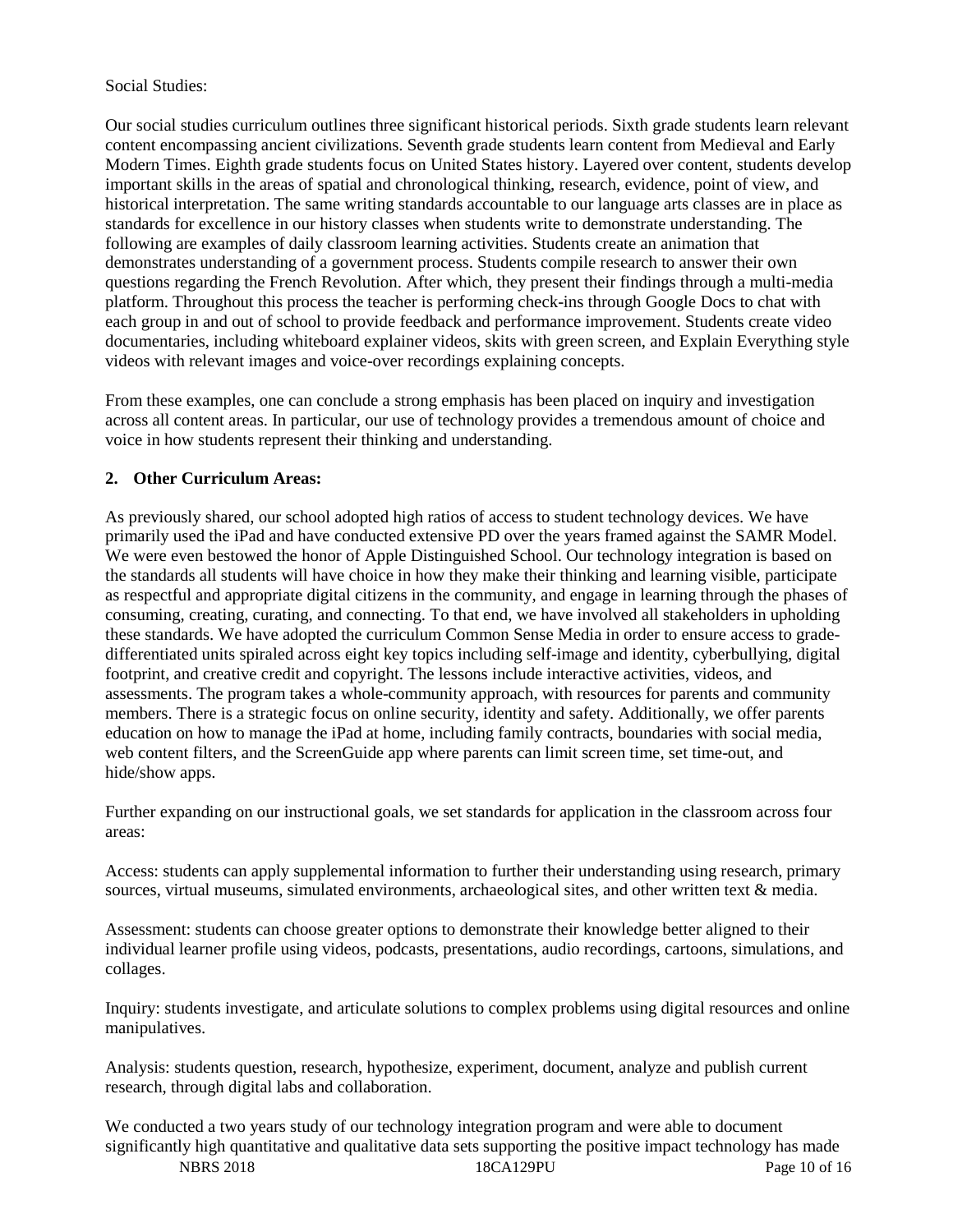on teaching and learning from the student and teacher perspective. The comprehensive study is available online through Google Drive.

We also have a robust Physical Education program for all students at every grade level as a stand-alone single period class. Our program goes far beyond sports and physical activity. We strictly adhere to the California Standards for Physical Education and the emphasis on understanding and applying the principles of fine and gross motor skills, as well as the application of sociological and psychological concepts. By incorporating technology, students can set fitness goals, collect and analyze personal health data, and draw conclusions about appropriate next steps to improve overall health. Teachers also couple personal health with explicitly teaching the idea of growth mindset.

Most importantly when considering the impact of a middle school program is to evaluate the electives program. We offer a significant amount of variety by grade level. Entering sixth grader, students can choose the applied arts wheel, which includes exposure to cooking, woodshop, art, coding, public speaking, and business and marketing. Other choices include band, orchestra, and choir. When students move to seventh grade similar options are available. By eighth grade, other options become available. In addition to previously listed electives, students may conclude their music experience in competitive advanced ensembles. They may also take various leadership classes responsible for video announcement production, yearbook production, and leadership development in school-wide activities and connectedness. Students may take our technology course, where they learn advanced coding, programming, javascript, html, and game design. Lastly, students may elect to take a high school equivalency course in Spanish or French. The elective program is where students can truly begin to identify interests, which highly influence high school, college, and career pathways.

#### **3. Instructional Methods, Interventions, and Assessments:**

Lawson has undergone a multi-year process of PD in the area of sound assessment practices. Sound assessment is a pedagogical approach to guide how formative and summative assessments are given and relied upon to inform both teachers and students. Coupled with the explicit use of technology, our assessment feedback has become very timely, often providing students direct feedback instantly to help them move to the next level of understanding or mastery. Using low-risk assessments that serve to inform progress without the attachment of points or grades, we allow students to improve in their performance prior to receiving a formal grade. Multiple apps such as Kahoot!, Quizlet, Quizizz, and Peardeck, provide instant feedback. Use of such applications can quickly assess individual student understanding, whole class common understanding, and provide platforms for collaborative groups to work together and receive timely guidance from the teacher. Formal summative assessments also extend far beyond traditional tests. We often measure comprehensive understanding through the creation of products. These may include videos, posters, brochures, models, podcasts, ebooks, and portfolios. Our goal is for students to represent thinking in a highly personalized way. By ensuring transparency in learning targets, essential questions, and through a process of backward design and spiraled curriculum, students remain clear about expectations and learning outcomes.

Our high achieving students have multiple opportunities to extend and challenge themselves. Our math program allows for early acceleration into high school equivalent Algebra and Geometry. We have multiple pathways to acceleration each year, such that students entering sixth, seventh, and eighth grade can continue to challenge themselves if they demonstrate readiness. We use multiple measures to assess readiness beginning at the end of fifth grade. We rely on the Northwest Evaluation Association Map Test, or NWEA as it is more commonly known. We couple this with The Silicon Valley Math Initiative's Performance Tasks, which measure ability to solve complex math problems and articulate thinking with clarity and efficiency. By ensuring high performance on both measures, we can accurately determine whether or not a child can understand complex math at a deep conceptual level, or more simply at a computational level. We feel strongly computation is not enough to perform at high levels in high school math courses, application must be robust as well. By ensuring students are more accurately placed, we challenge students at their level, and support those who need additional time or intervention.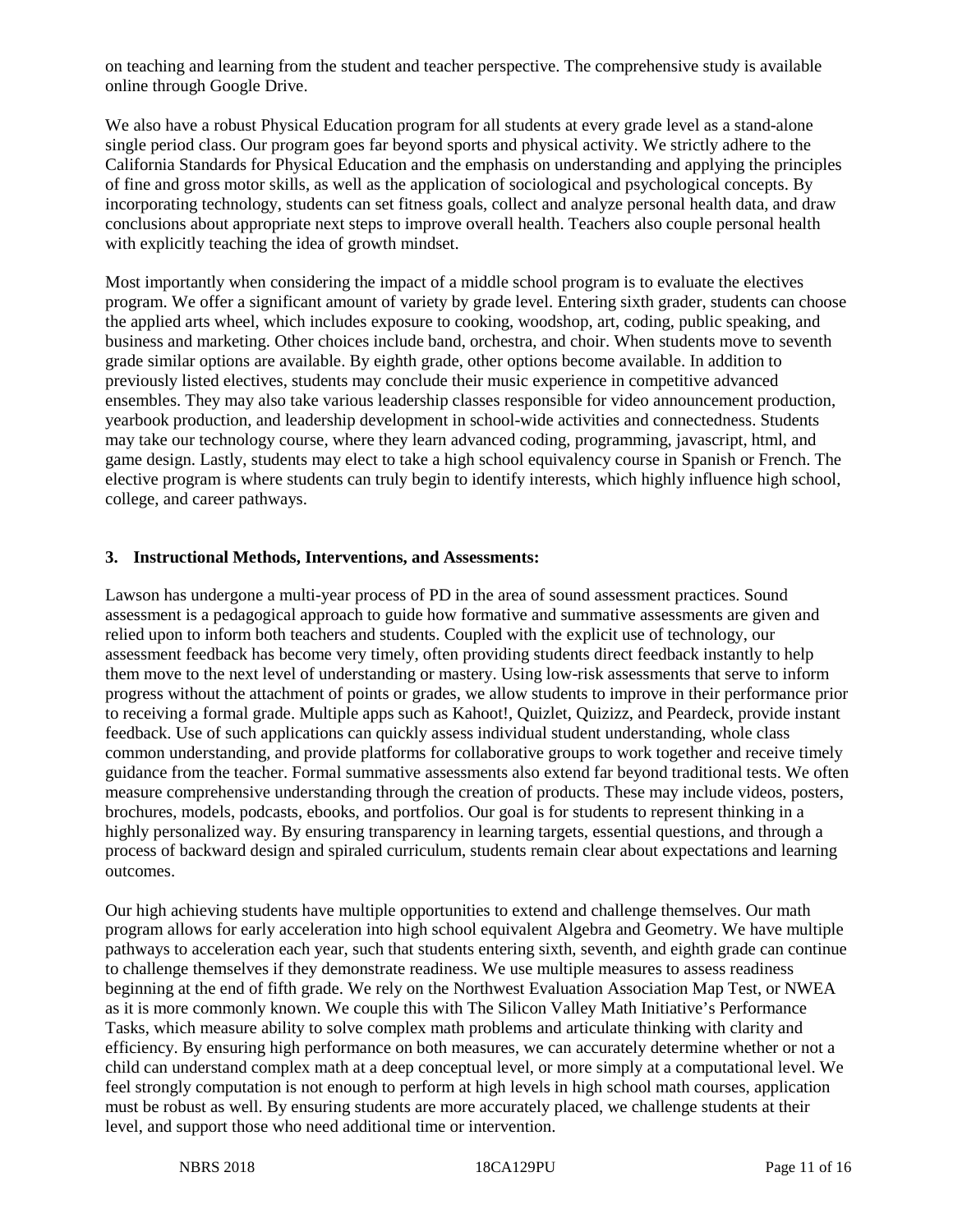We also believe in offering support to our students that may struggle across multiple academic areas. We have a Boost elective available to students. The Boost teacher works directly with the teaching staff to coordinate support, scaffolding organizational and time-management skill development. Students are most often offered this class through the School Success Team Meeting (SST) process. Through this process, we involve staff, parents, counselors, and child to identify areas of strength and needed improvement. We couple interventions with timeline to evaluate success according to data, and then expand interventions if necessary when we do not see improvement. Our SST process is built against the tenants of the researchbased Response to Intervention, or RTI, model.

We also track student success through a process of revisiting a data matrix at staff meetings that considers multiple measures of success. We first identify any student who scored below standard on our state-wide Smarter Balanced assessment. We check those students against databases for special education and English language learners (ELL). These become our first cohorts that we track regularly. We then identify students who scored below standard on our statewide Smarter Balanced assessment, but are not identified as special education or ELL. We ensure they are in our SST process, or begin the process, if necessary. We then monitor these students weekly through our staff meeting/development time. We couple classroom data with summative grades, and use the SST process and progress reports to involve teachers, parents, counselors, and the student in applying interventions.

In the last two years we have completely changed our English language development support classes as well. We now offer a sheltered English/language arts class coupled with a full period of language immersion. We dedicated an entire FTE to be sure the same teacher can support our ELL students, and collaborate with teachers supporting ELL students in the mainstream setting. Because this is our largest group showing an achievement gap, we wanted to dedicated the resources to supporting this population.

Indeed our school demonstrates high levels of achievement on local and state-wide assessments. Our goal is for high-achieving students to approach greater levels of rigor and sophistication in their learning. We ensure teaching and learning revolves around critical thinking, communication, collaboration, and creativity, or the educational philosophy of the "4 c's" as it is known. Through projects and products, students are pushed to represent deeper levels of understanding in their learning supported by a highly collaborative environment in the workshop model.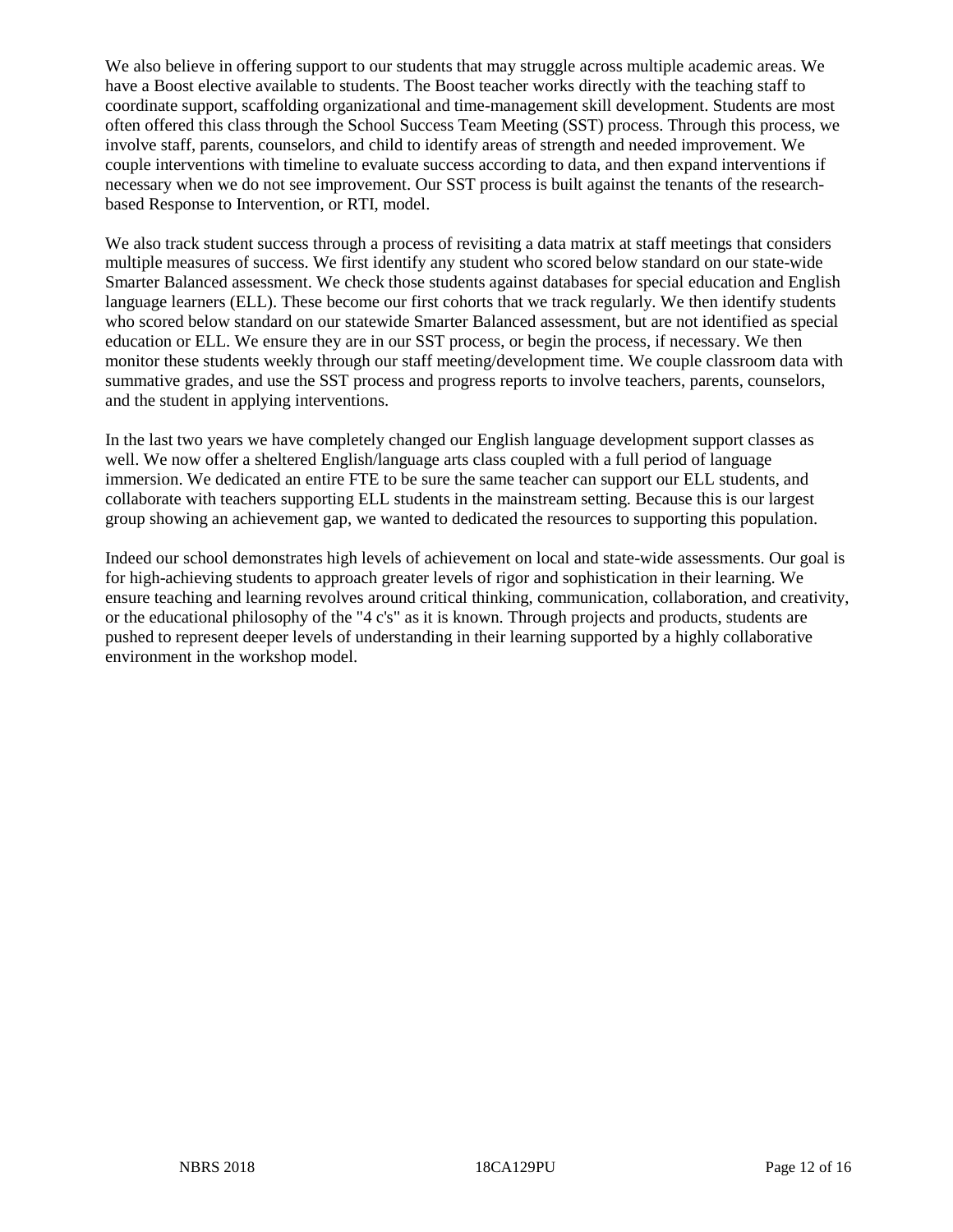# **1. School Climate/Culture:**

Two years ago, we completely re-wrote our core values. Over the course of several months, our leadership team worked with the entire staff to create core values we all fundamentally support. By using a process of consensus-building, we were able to not just reach a majority of staff who felt strongly about what we wrote, but were able to get buy-in from all staff that the way we articulated our core values was accurate. We developed the following statements built around six key words:

Compassion, Humor, Collaboration, Perseverance, Respect, Relationships:

We value compassion, and seek opportunities to foster empathy and sympathy amongst all learners. In our dialogue with parents and students, we are mindful of and attentive to the diverse needs of our community.

By incorporating humor in the classroom, students and staff are provided with the opportunity to view an authentic version of each other, fostering a welcoming, engaging, and safe environment for all. Humor is a tool to bolster and celebrate children.

Collaboration prepares students for a global society where working together is not only necessary, but also promotes innovation and unity.

Students and staff acknowledge failure as a tool, not a label. In our classrooms, we foster a growth mindset that supports perseverance through risk taking, and encourages students to view mistakes as an integral part of learning.

By cultivating respect, students and staff feel safe to share their individual perspective through the learning process. Students lead with integrity, drawing on their moral compass to advocate for self and others.

We foster relationships among students, staff, parents, and the community that lead to positive outcomes in both academic and nonacademic settings. Students develop trust through a variety of relationships, seeking support as needed and transforming support into success.

This year we partnered with the Santa Clara County Office of Education to join with other schools in the program Positive Behavioral Support Systems, or PBIS. The team consists of members from each facet of staff. We have teachers, instructional aides, counselors, and will include parents in the next phase of the program. With guidance from the county, we have involved students and teachers in addressing the following questions: What are Lawson's school rules/behavior expectations and the consequences for "breaking" school rules? What are the challenges of our current discipline plan? In what ways could Lawson benefit from rethinking discipline? The team developed the Bolt Matrix which stands for "Be Respectful, Own Your Actions, Learn Together, Treat with Kindness." It stands to mention our school logo is a lightning bolt. Staff and students drafted examples of how a student could demonstrate the elements of Bolt in classrooms, common areas, restrooms and locker rooms, and in cyberspace. The next step is to involve Student Cabinet in identifying what incentives could be implemented to reward positive behavior. The team will develop these incentives and also identify additional ways to track behavior that goes beyond the disciplinary data we have been using to measure behavior on campus.

Other projects linked to our core values and PBIS include summer art projects to beautify our campus. Our core values will be graphically represented on the staircases leading to the second floor of our building. Additionally, our outdated bathroom stalls will be repainted by student graphic designers to capture our core values through words and images.

While we place a strong emphasis on student wellness, we also want to make sure teachers are well taken care of and involved in high-level decision-making within the organization. One of our favorite rituals is the "Affirmations, Kudos, and Information" section of our weekly staff meetings. Staff members offer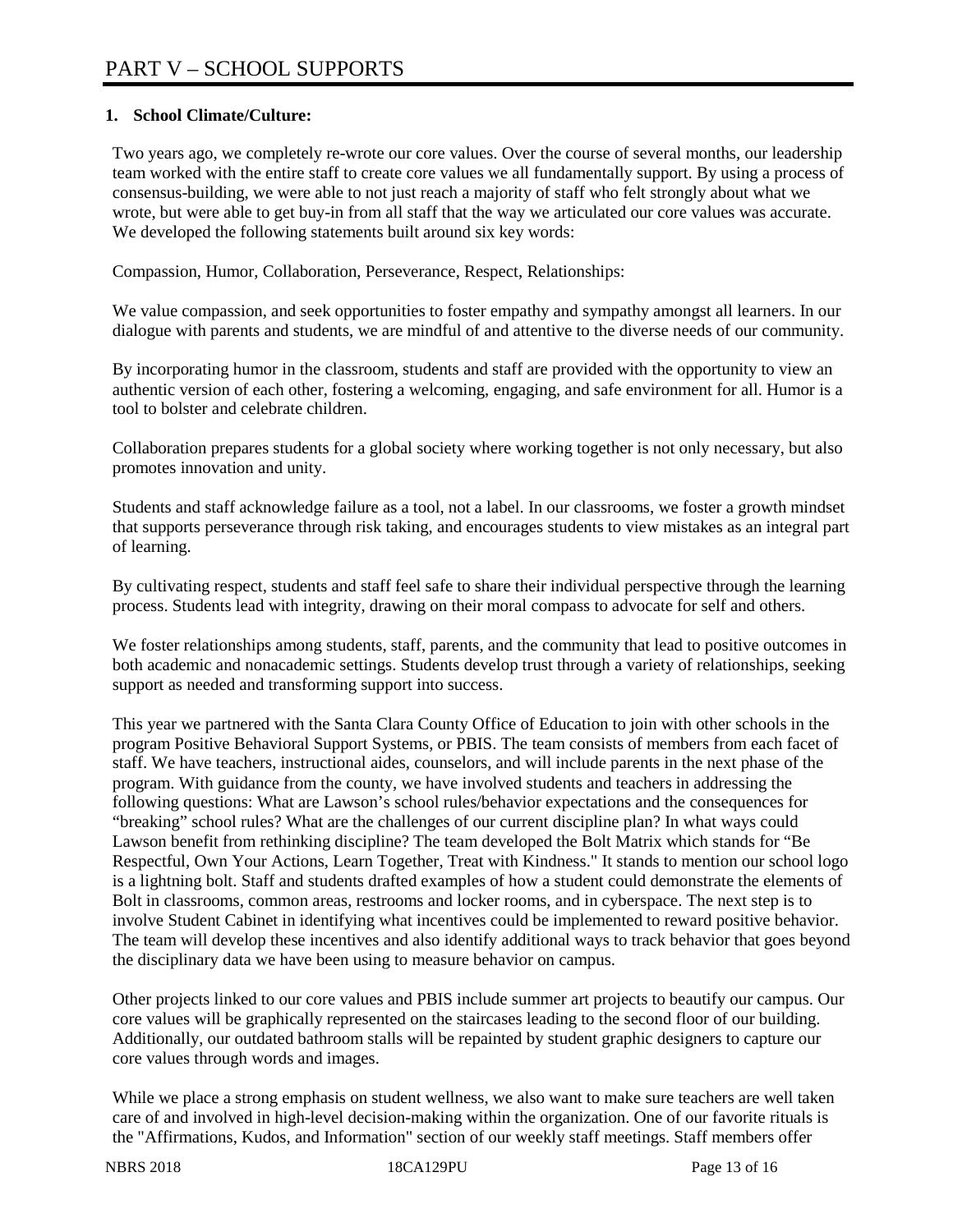praise to colleagues for hard work, special projects, individual leadership, and support. Additionally, administration meets twice a month with our Faculty Advisory (FAC) and Leadership Committees. FAC is responsible for drafting school policy and procedure. The team also ensures adherence to the teaching contract. Leadership Committee will research and development new instructional initiatives. The administrative team is committed to using transparent protocols with all staff to garner feedback. Consensus with a minimum of eighty-percent buy-in is the target prior to implementing any new process, procedure, or initiative.

# **2. Engaging Families and Community:**

Our family and community involvement stems from two highly important parent groups; our PTA and School Site Council. PTA contributes a significant amount of money to our school through a one-time parent ask. They also coordinate a significant amount of volunteers, whom we rely on deeply. In partnership, we have shifted the focus of the PTA budget from primarily supporting school-wide social activities to more directly funding school instructional programs and experiences. Over the course of the last few years PTA has purchased numerous iPad applications to support language arts and math. They have increasingly supported science through materials for labs and dissections. One of their largest budget items is for our Ancient Artifacts assembly. Sixth grade students are immersed in realia and artifacts from the time periods Early Man, Egyptians, Ancient China, and Ancient Greece. PTA was also integral in making our Multicultural event and Math Night highly successful. By including teachers in PTA meetings, parents also get to hear directly from educators about programs in the classroom. This direct connection to staff has a tremendous impact on the confidence in our school felt by our parents.

We have also reimagined School Site Council to more directly support programs. School Site Council meetings continue to be a place where our master plan instructional goals, materials, resources, initiatives, and budget are presented. While this is an important role of the committee, we have also solicited their direct support in rolling out new program. We will be offering our first ever "All STEAMed Up" Career Day. We intend to have parent and community volunteers come and present to students. The goal is for volunteers to speak to how they incorporate the elements of Science, Technology, Engineering, Arts, and Math (STEAM) into their daily work flow. We will also help volunteers frame their presentation to include some type of activity the students can engage in to better understand the connection to STEAM.

Lastly, we solicit parent feedback through a series of surveys administered throughout the year. Hanover Research provides a detailed report on areas of strength and weakness. We bring the data back to our Leadership Team and School Site Council for feedback and initiative planning.

# **3. Professional Development:**

Ongoing and personalized PD has been critical to our success. Our longest standing focus on PD has been in the area of technology. We worked with Apple over a five-year period to train all teachers in the implementation of a 1:1 program. The training most explicitly tied technology to Project Based Learning. Teachers have become experts in designing and implementing learning experiences where students gain knowledge and skills by working for an extended period of time to investigate and respond to an authentic, engaging and complex question, problem, or challenge. Our work culminated in the honor of Apple Distinguished School, which in turn led to multiple school visits by districts and schools all over the United States. We have been able to share best practices in a digital community of like-minded and enthusiastic educators.

In the last three years our PD has evolved to include a more differentiated approach to topics based on needs assessments conducted by our administration and leadership team. Overwhelmingly when asked what topics interested our staff, they focused in on assessment, Project Based Learning, and the Workshop Model. Wanting to combine these topics with our focus on technology, we conduct series of whole day PD and micro-PDs at staff meetings to shift practice. When teachers are asked to develop new learning activities, lessons, and units, we frame the design against the SAMR model. The SAMR Model helps teachers align technology integration to levels of sophistication in what students are asked to do or create.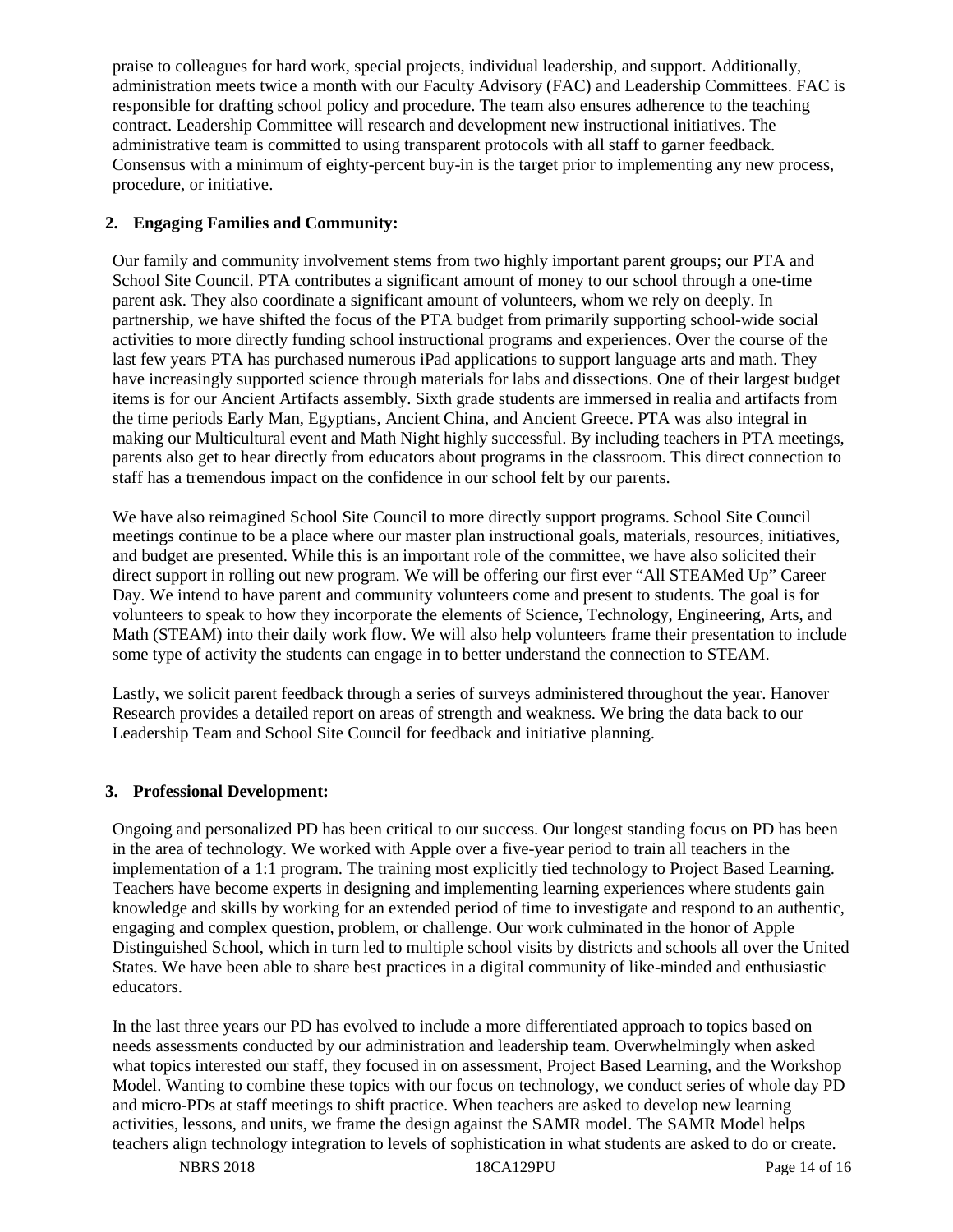The lowest level is substitution, then augmentation, modification, and redefinition. An example of substitution may be taking a traditional note taking document on paper and moving it to the computer or iPad. Redefinition may be studying the effects of mass-farming on the quality of soil in states like Nebraska and then video blogging with actual farmers in the area to receive information and feedback.

Administration relies on regular walk-throughs to ensure the teaching staff is taking advantage of PD opportunities.

# **4. School Leadership:**

Our school has developed a philosophy of shared leadership since the inception of our school in 2006. We have consistently had a leadership team composed of teachers to help guide administration in the decision making process. Our current principal joined the team two and a half years ago. Since that time, we have increased the number of needs assessments used to solicit whole staff feedback. The process of decision making has become much more data driven. We want to ensure whole school decisions are reaching levels of eighty and ninety percent buy-in. We do not want to rely on a simple majority. Through this process we have relied on shared leadership to restructure and enhance our PD, provide clarity to the budget process, redevelop our mission and core values, strengthen our technology integration, and adopt and implement new curriculum in English language arts and math. The feedback loop has been critical to our ability to respond and course-correct through processes of implementation.

Next academic year, we will be restructuring our leadership model again. We have had a tremendous amount of support from central office due to supplemental common core transitional dollars and staff. We will be moving to a more teacher supported leadership model with educators released from the classroom and compensated for additional duties. While any change can present challenges, we are encouraged by the opportunity to rely on the incredible talents of our staff.

Our PD focus areas for the 2018-2019 school year will continue to emphasize enhanced use of technology. We will be extending our work with PBIS to more directly impact our students through incentives, student leadership, and community outreach. We will be evaluating a new science curriculum, as well.

More than eighty percent of our population consistently scores at standard or above standard levels on state-wide testing and classroom summative assessments. This makes it challenging for administration to rely on these traditional measures of success. Therefore, our data tracking system becomes critical to ensure our smaller population of struggling students do not fall through the cracks. Administration couples this data set, with classroom observations to ensure high levels of teaching and learning.